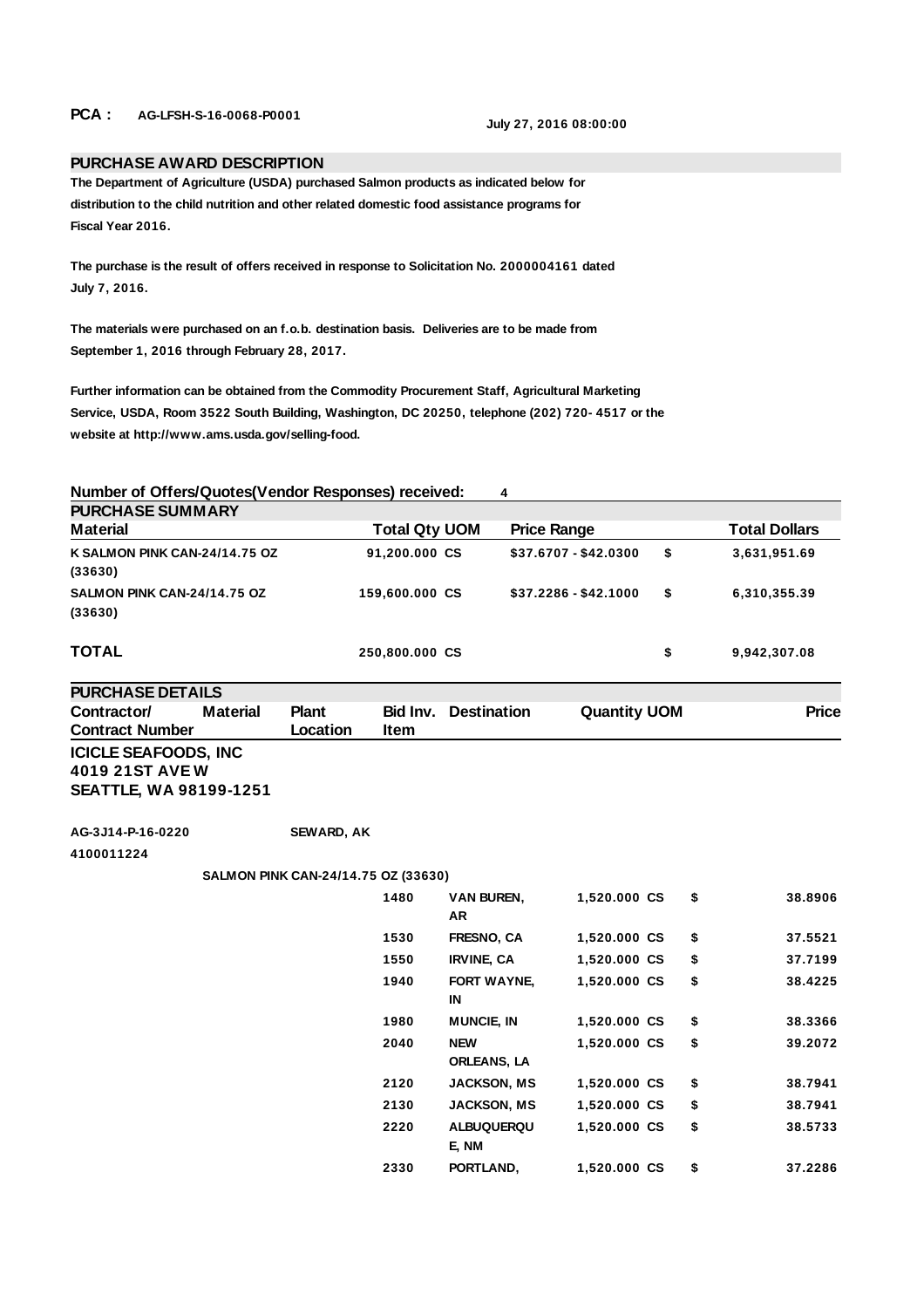| Contractor/<br><b>Contract Number</b> | <b>Material</b> | <b>Plant</b><br>Location | Item | <b>Bid Inv. Destination</b>      | <b>Quantity UOM</b> | <b>Price</b>  |
|---------------------------------------|-----------------|--------------------------|------|----------------------------------|---------------------|---------------|
|                                       |                 |                          |      | <b>OR</b>                        |                     |               |
|                                       |                 |                          | 2340 | PORTLAND,<br>0R                  | 1,520.000 CS        | \$<br>37.2299 |
|                                       |                 |                          | 2380 | <b>O-JACK</b>                    | 1,520.000 CS        | \$<br>38.7882 |
|                                       |                 |                          | 2430 | SEATTLE, WA                      | 1,520.000 CS        | \$<br>37.2746 |
|                                       |                 |                          | 2450 | <b>BATON</b><br><b>ROUGE, LA</b> | 825.000 CS          | \$<br>41.4704 |
|                                       |                 |                          | 2460 | <b>NEW</b><br>ORLEANS, LA        | 695.000 CS          | \$<br>41.4704 |
|                                       |                 |                          | 2480 | SALINAS, CA                      | 608.000 CS          | \$<br>37.6976 |
|                                       |                 |                          | 2490 | SAN<br>FRANCISCO,<br>CA          | 912.000 CS          | \$<br>37.6976 |
|                                       |                 |                          | 2510 | OAKLAND, CA                      | 1,140.000 CS        | \$<br>37.7065 |
|                                       |                 |                          | 2520 | <b>SACRAMENTO</b><br>, CA        | 380.000 CS          | \$<br>37.7065 |
|                                       |                 |                          | 2540 | LORTON, VA                       | 507.000 CS          | \$<br>39.9686 |
|                                       |                 |                          | 2550 | <b>NORFOLK, VA</b>               | 507.000 CS          | \$<br>39.9686 |
|                                       |                 |                          | 2560 | RICHMOND,<br>VA                  | 506.000 CS          | \$<br>39.9686 |
|                                       |                 |                          | 2720 | AKRON, OH                        | 760.000 CS          | \$<br>40.0921 |
|                                       |                 |                          | 2730 | CINCINNATI,<br>OH                | 760.000 CS          | \$<br>40.0921 |
|                                       |                 |                          | 2820 | DAYTON, OH                       | 760.000 CS          | \$<br>41.1937 |
|                                       |                 |                          | 2830 | <b>FAIRFIELD, OH</b>             | 380.000 CS          | \$<br>41.1937 |
|                                       |                 |                          | 2840 | LOGAN, OH                        | 380.000 CS          | \$<br>41.1937 |
|                                       |                 |                          | 2860 | BIRMINGHAM,<br><b>AL</b>         | 653.000 CS          | \$<br>39.0988 |
|                                       |                 |                          | 2870 | <b>MONTGOMER</b><br>Y, AL        | 867.000 CS          | \$<br>39.0988 |
|                                       |                 |                          | 2890 | ERIN, TN                         | 214.000 CS          | \$<br>39.5229 |
|                                       |                 |                          | 2900 | KNOX VILLE,<br>TN                | 720.000 CS          | \$<br>39.5229 |
|                                       |                 |                          | 2910 | LAVERGNE,<br><b>TN</b>           | 586.000 CS          | \$<br>39.5229 |
|                                       |                 |                          | 2960 | <b>GENEVA, IL</b>                | 380.000 CS          | \$<br>38.5729 |
|                                       |                 |                          | 2970 | URBANA, IL                       | 1,140.000 CS        | \$<br>38.5729 |
|                                       |                 |                          | 3020 | GASSAWAY,<br>WV                  | 999.000 CS          | \$<br>41.3518 |
|                                       |                 |                          | 3030 | HUNTINGTON,<br>WV                | 521.000 CS          | \$<br>41.3518 |
|                                       |                 |                          | 3150 | EAU CLAIRE,<br>WI                | 760.000 CS          | \$<br>38.8108 |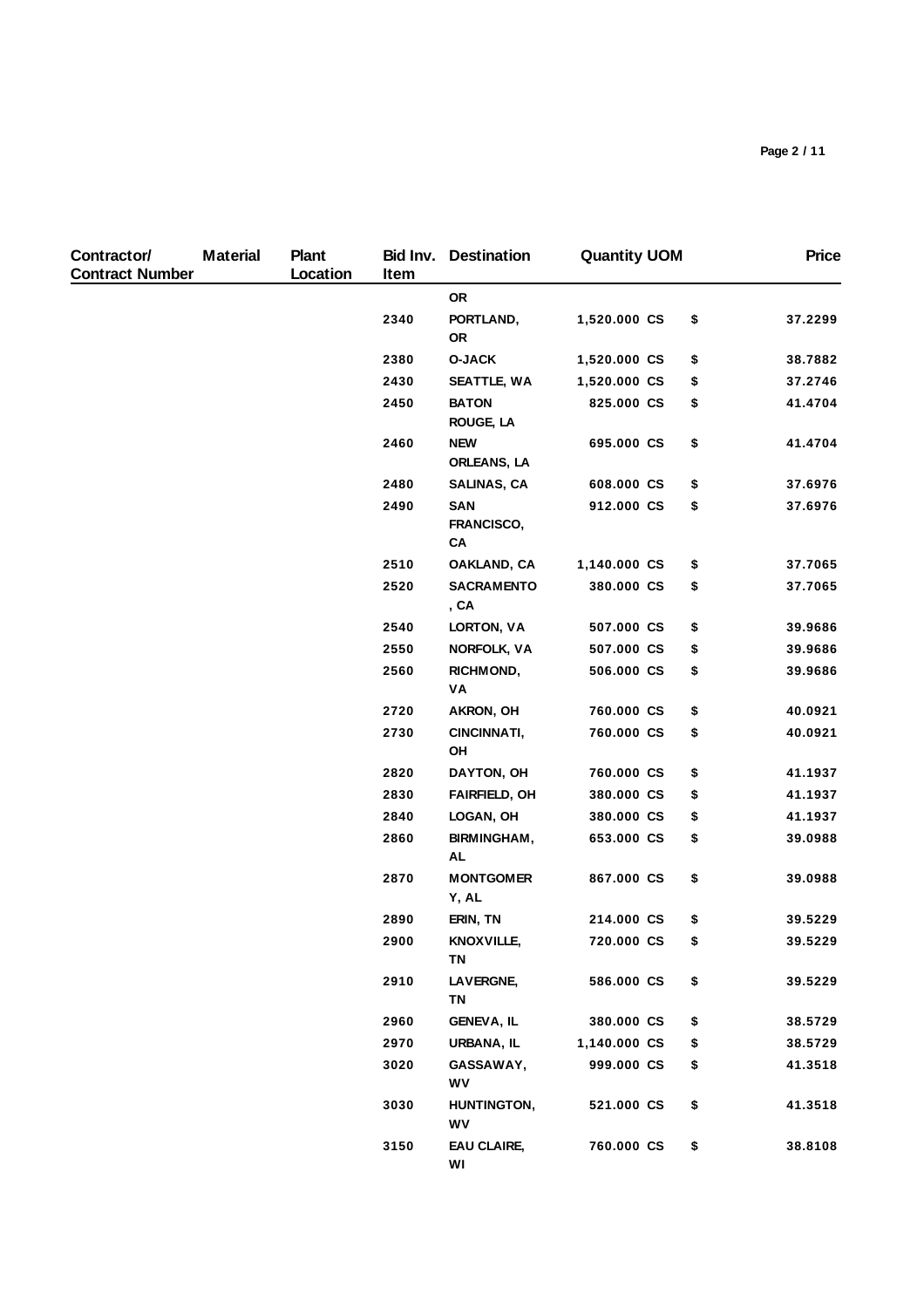| Contractor/<br><b>Contract Number</b> | <b>Material</b> | Plant<br>Location | Bid Inv.<br>Item | <b>Destination</b>                    | <b>Quantity UOM</b> |    | <b>Price</b> |
|---------------------------------------|-----------------|-------------------|------------------|---------------------------------------|---------------------|----|--------------|
|                                       |                 |                   | 3160             | <b>MADISON, WI</b>                    | 760.000 CS          | \$ | 38.8108      |
|                                       |                 |                   | 3310             | <b>BATTLE</b><br>CREEK, MI            | 589.000 CS          | \$ | 39.0129      |
|                                       |                 |                   | 3320             | FLINT, MI                             | 511.000 CS          | \$ | 39.0129      |
|                                       |                 |                   | 3330             | OAK PARK, MI                          | 420.000 CS          | \$ | 39.0129      |
|                                       |                 |                   | 3380             | COLUMBIA,<br>МO                       | 835.000 CS          | \$ | 39.2158      |
|                                       |                 |                   | 3390             | SIKESTON,<br>MО                       | 685.000 CS          | \$ | 39.2158      |
|                                       |                 |                   | 3410             | <b>COMSTOCK</b><br>PARK, MI           | 650.000 CS          | \$ | 38.6559      |
|                                       |                 |                   | 3420             | <b>WARREN, MI</b>                     | 870.000 CS          | \$ | 38.6559      |
|                                       |                 |                   | 3480             | MAPLEWOOD,<br>MN                      | 828.000 CS          | \$ | 40.3898      |
|                                       |                 |                   | 3490             | ROCHESTER,<br>ΜN                      | 692.000 CS          | \$ | 40.3898      |
|                                       |                 |                   | 3510             | ELMSFORD,<br><b>NY</b>                | 760.000 CS          | \$ | 41.5780      |
|                                       |                 |                   | 3520             | LATHAM, NY                            | 760.000 CS          | \$ | 41.5780      |
|                                       |                 |                   | 3540             | <b>MONTGOMER</b><br>Y, AL             | 762.000 CS          | \$ | 39.6316      |
|                                       |                 |                   | 3550             | THEODORE,<br>AL                       | 758.000 CS          | \$ | 39.6316      |
|                                       |                 |                   | 3630             | AIKEN, SC                             | 243.000 CS          | \$ | 40.1854      |
|                                       |                 |                   | 3640             | <b>GREENVILLE,</b><br><b>SC</b>       | 897.000 CS          | \$ | 40.1854      |
|                                       |                 |                   | 3650             | <b>NO</b><br><b>CHARLESTON,</b><br>SC | 380.000 CS          | \$ | 40.1854      |
|                                       |                 |                   | 3700             | BIRMINGHAM,<br>AL                     | 659.000 CS          | \$ | 39.0205      |
|                                       |                 |                   | 3710             | <b>HUNTSVILLE,</b><br>AL              | 861.000 CS          | \$ | 39.0205      |
|                                       |                 |                   | 3730             | <b>EXETER, CA</b>                     | 760.000 CS          | \$ | 37.6686      |
|                                       |                 |                   | 3740             | <b>MODESTO, CA</b>                    | 760.000 CS          | \$ | 37.6686      |
|                                       |                 |                   | 3790             | <b>KENT, WA</b>                       | 1,037.000 CS        | \$ | 37.6908      |
|                                       |                 |                   | 3800             | <b>SPOKANE, WA</b>                    | 286.000 CS          | \$ | 37.6908      |
|                                       |                 |                   | 3810             | YAKIMA, WA                            | 197.000 CS          | \$ | 37.6908      |
|                                       |                 |                   | 3830             | OAK PARK, MI                          | 380.000 CS          | \$ | 40.6117      |
|                                       |                 |                   | 3840             | <b>WARREN, MI</b>                     | 1,140.000 CS        | \$ | 40.6117      |
|                                       |                 |                   | 3960             | <b>COOKEVILLE,</b><br>ΤN              | 673.000 CS          | \$ | 39.1550      |
|                                       |                 |                   | 3970             | <b>HENDERSON,</b>                     | 847.000 CS          | \$ | 39.1550      |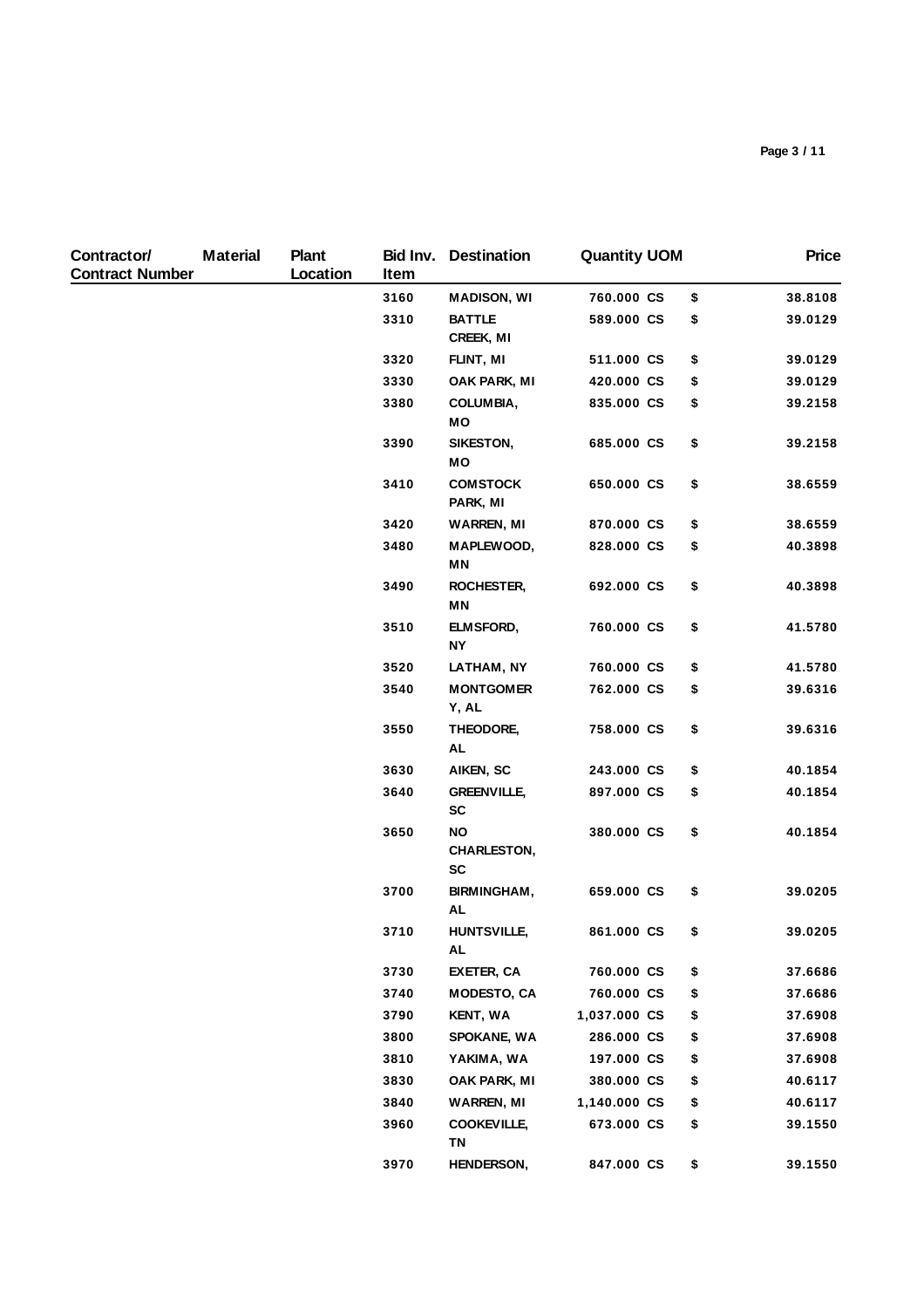| Contractor/<br><b>Contract Number</b> | <b>Material</b> | Plant<br>Location                     | Item | <b>Bid Inv.</b> Destination           | <b>Quantity UOM</b> | <b>Price</b>  |
|---------------------------------------|-----------------|---------------------------------------|------|---------------------------------------|---------------------|---------------|
|                                       |                 |                                       |      | <b>TN</b>                             |                     |               |
|                                       |                 |                                       | 4030 | <b>KENT, WA</b>                       | 440.000 CS          | \$<br>37.4186 |
|                                       |                 |                                       | 4040 | SEATTLE, WA                           | 735.000 CS          | \$<br>37.4186 |
|                                       |                 |                                       | 4050 | TACOMA, WA                            | 345.000 CS          | \$<br>37.4186 |
|                                       |                 |                                       | 4100 | DENVER, CO                            | 1,140.000 CS        | \$<br>38.5789 |
|                                       |                 |                                       | 4110 | PALISADE, CO                          | 380.000 CS          | \$<br>38.5789 |
|                                       |                 |                                       | 4200 | <b>WASHINGTON</b><br>, DC             | 760.000 CS          | \$<br>39.2217 |
|                                       |                 |                                       | 4210 | <b>WASHINGTON</b><br>, DC             | 760.000 CS          | \$<br>39.2217 |
|                                       |                 |                                       | 4260 | <b>KANSAS</b><br>CITY, MO             | 1,140.000 CS        | \$<br>40.5770 |
|                                       |                 |                                       | 4270 | ST JOSEPH,<br>MO                      | 380.000 CS          | \$<br>40.5770 |
|                                       |                 |                                       | 4320 | LAGRANGE,<br>GA                       | 506.000 CS          | \$<br>41.4582 |
|                                       |                 |                                       | 4330 | SAVANNAH,<br>GΑ                       | 1,014.000 CS        | \$<br>41.4582 |
|                                       |                 | <b>Subtotal</b>                       |      |                                       | 62,320.000 CS       |               |
|                                       |                 | K SALMON PINK CAN-24/14.75 OZ (33630) |      |                                       |                     |               |
|                                       |                 |                                       | 40   | MESA, AZ                              | 1,520.000 CS        | \$<br>38.3252 |
|                                       |                 |                                       | 340  | <b>DUQUESNE,</b><br>PA                | 1,520.000 CS        | \$<br>38.9437 |
|                                       |                 |                                       | 490  | <b>HOUSTON, TX</b>                    | 1,520.000 CS        | \$<br>39.0349 |
|                                       |                 |                                       | 670  | BRONX, NY                             | 760.000 CS          | \$<br>39.3176 |
|                                       |                 |                                       | 680  | <b>HAUPPAUGE,</b><br><b>NY</b>        | 760.000 CS          | \$<br>39.3176 |
|                                       |                 |                                       | 730  | AIKEN, SC                             | 243.000 CS          | \$<br>40.1854 |
|                                       |                 |                                       | 740  | <b>GREENVILLE,</b><br><b>SC</b>       | 897.000 CS          | \$<br>40.1854 |
|                                       |                 |                                       | 750  | NO<br><b>CHARLESTON,</b><br><b>SC</b> | 380.000 CS          | \$<br>40.1854 |
|                                       |                 |                                       | 770  | EDGEWOOD,<br>KY                       | 210.000 CS          | \$<br>38.8737 |
|                                       |                 |                                       | 780  | LEXINGTON,<br>KY                      | 1,310.000 CS        | \$<br>38.8737 |
|                                       |                 |                                       | 800  | <b>ELIZABETHTO</b><br>WN, KY          | 645.000 CS          | \$<br>39.3404 |
|                                       |                 |                                       | 810  | LOUISVILLE,<br>KY                     | 705.000 CS          | \$<br>39.3404 |
|                                       |                 |                                       | 820  | <b>MAYFIELD, KY</b>                   | 170.000 CS          | \$<br>39.3404 |
|                                       |                 |                                       | 840  | <b>FAIRFIELD, CA</b>                  | 1,140.000 CS        | \$<br>37.6707 |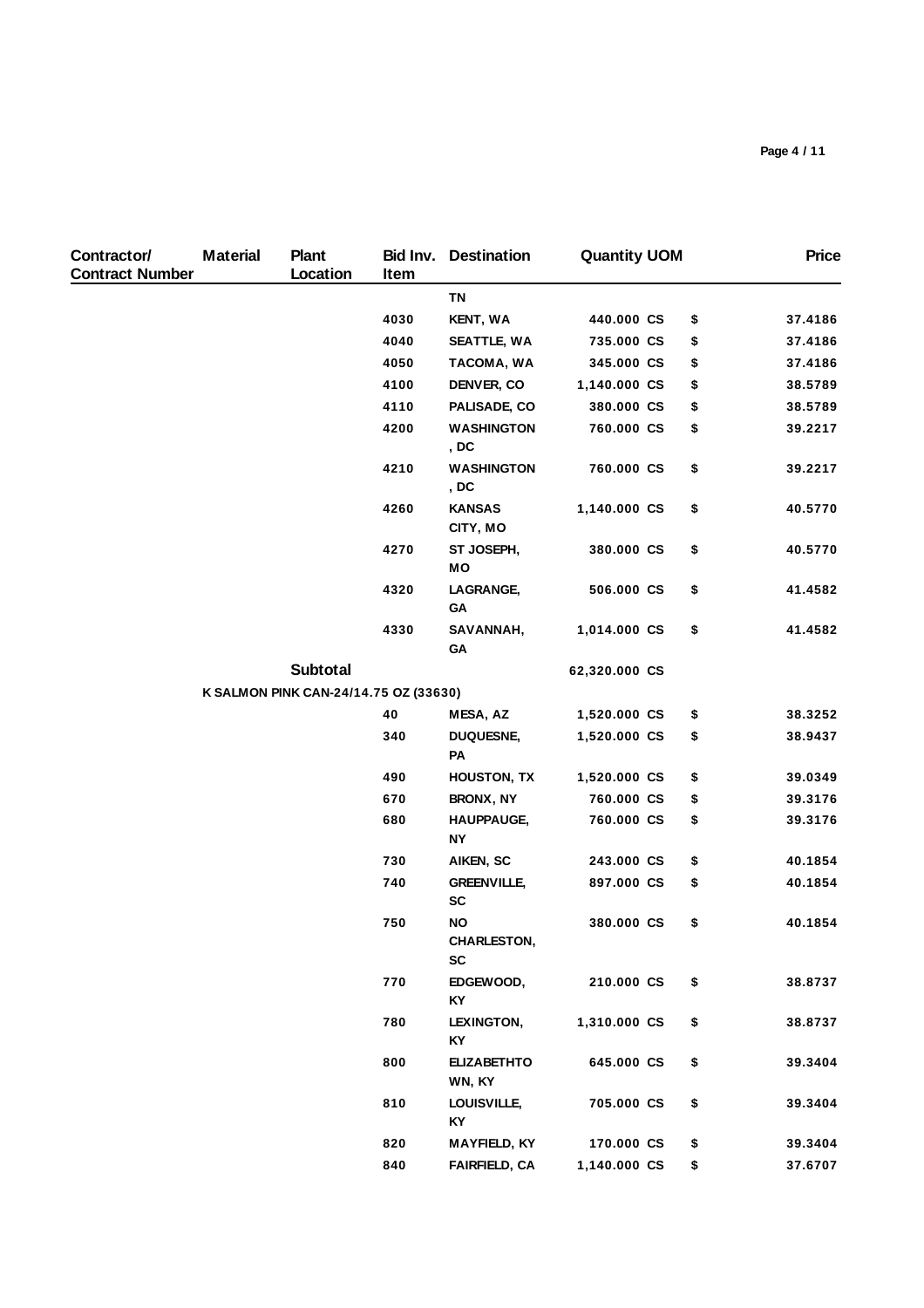| Contractor/<br><b>Contract Number</b> | <b>Material</b> | Plant<br>Location | Item | <b>Bid Inv. Destination</b>                  | <b>Quantity UOM</b> |     | <b>Price</b> |
|---------------------------------------|-----------------|-------------------|------|----------------------------------------------|---------------------|-----|--------------|
|                                       |                 |                   | 850  | <b>SACRAMENTO</b><br>, CA                    | 380.000 CS          | \$  | 37.6707      |
|                                       |                 |                   | 870  | EL PASO, TX                                  | 760.000 CS          | \$  | 39.3567      |
|                                       |                 |                   | 880  | LUBBOCK, TX                                  | 380.000 CS          | \$  | 39.3567      |
|                                       |                 |                   | 890  | <b>ODESSA, TX</b>                            | 380.000 CS          | \$  | 39.3567      |
|                                       |                 |                   | 910  | <b>HELENA, MT</b>                            | 760.000 CS          | \$  | 38.8202      |
|                                       |                 |                   | 920  | MILLS, WY                                    | 760.000 CS          | \$  | 38.8202      |
|                                       |                 |                   | 980  | <b>EAST</b><br><b>STROUDSBUR</b><br>G, PA    | 380.000 CS          | \$  | 39.3150      |
|                                       |                 |                   | 990  | <b>JENKINS</b><br><b>TOWNSHIP,</b><br>PA     | 1,140.000 CS        | \$  | 39.3150      |
|                                       |                 |                   | 1010 | <b>DES MOINES,</b><br>ΙA                     | 942.000 CS          | \$  | 39.0995      |
|                                       |                 |                   | 1020 | <b>WATERLOO,</b><br>IA                       | 578.000 CS          | \$  | 39.0995      |
|                                       |                 |                   | 1040 | <b>OKLAHOMA</b><br>CITY, OK                  | 912.000 CS          | \$  | 39.2520      |
|                                       |                 |                   | 1050 | TULSA, OK                                    | 608.000 CS          | \$  | 39.2520      |
|                                       |                 |                   | 1100 | AIKEN, SC                                    | 243.000 CS          | \$  | 40.1854      |
|                                       |                 |                   | 1110 | <b>GREENVILLE,</b><br><b>SC</b>              | 897.000 CS          | \$  | 40.1854      |
|                                       |                 |                   | 1120 | <b>NO</b><br><b>CHARLESTON,</b><br><b>SC</b> | 380.000 CS          | \$  | 40.1854      |
|                                       |                 |                   | 1140 | <b>BOSTON, MA</b>                            | 1,140.000 CS        | \$  | 39.3697      |
|                                       |                 |                   | 1150 | <b>SHREWSBURY</b><br>, MA                    | 380.000 CS          | \$  | 39.3697      |
|                                       |                 |                   | 1200 | <b>BOSTON, MA</b>                            | 760.000 CS          | \$  | 39.5934      |
|                                       |                 |                   | 1210 | <b>HATFIELD, MA</b>                          | 380.000 CS          | \$  | 39.5934      |
|                                       |                 |                   | 1220 | LOWELL, MA                                   | 380.000 CS          | \$. | 39.5934      |
|                                       |                 |                   | 1240 | MAPLEWOOD,<br>ΜN                             | 667.000 CS          | \$  | 38.3556      |
|                                       |                 |                   | 1250 | NEW HOPE,<br>ΜN                              | 853.000 CS          | \$  | 38.3556      |
|                                       |                 |                   | 1300 | ELMIRA, NY                                   | 760.000 CS          | \$  | 39.2819      |
|                                       |                 |                   | 1310 | <b>SYRACUSE,</b><br><b>NY</b>                | 760.000 CS          | \$  | 39.2819      |
|                                       |                 |                   | 1370 | <b>CORPUS</b><br>CHRISTI, TX                 | 760.000 CS          | \$  | 39.4922      |
|                                       |                 |                   | 1380 | LAREDO, TX                                   | 760.000 CS          | \$  | 39.4922      |
|                                       |                 | Subtotal          |      |                                              | 28,880.000 CS       |     |              |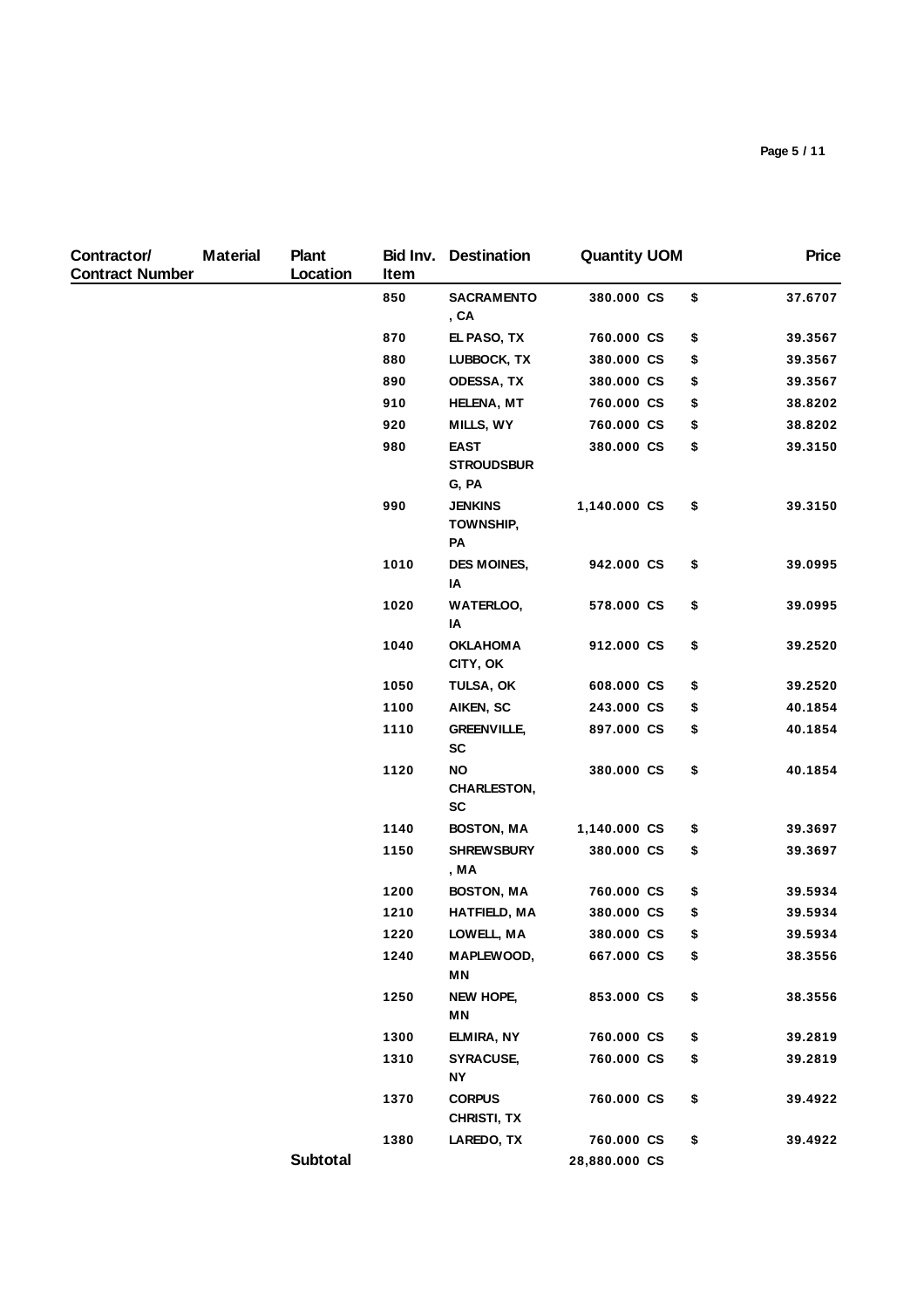| Contractor/<br><b>Contract Number</b>           | <b>Material</b>       | <b>Plant</b><br>Location            | Bid Inv.<br>Item | <b>Destination</b>                     | <b>Quantity UOM</b> |    | <b>Price</b> |
|-------------------------------------------------|-----------------------|-------------------------------------|------------------|----------------------------------------|---------------------|----|--------------|
|                                                 | <b>Contract Total</b> |                                     |                  |                                        | 91,200.000 CS       | \$ | 3,566,195.74 |
| <b>Contractor Total</b>                         |                       |                                     |                  |                                        | 91,200.000 CS       | \$ | 3,566,195.74 |
| <b>OCEAN BEAUTY SEAFOODS</b><br><b>LLC</b>      |                       |                                     |                  |                                        |                     |    |              |
| P.O. BOX 70739<br><b>SEATTLE, WA 98127-1539</b> |                       |                                     |                  |                                        |                     |    |              |
| AG-3J14-P-16-0222<br>4100011226                 |                       | CORDOVA, AK                         |                  |                                        |                     |    |              |
|                                                 |                       | SALMON PINK CAN-24/14.75 OZ (33630) |                  |                                        |                     |    |              |
|                                                 |                       |                                     | 1490             | <b>VAN BUREN,</b><br>AR                | 1,520.000 CS        | \$ | 40.5400      |
|                                                 |                       |                                     | 1580             | LONG BEACH,<br>CA                      | 1,520.000 CS        | \$ | 38.6600      |
|                                                 |                       |                                     | 1600             | <b>RIVERSIDE,</b><br>CA                | 1,520.000 CS        | \$ | 39.7300      |
|                                                 |                       |                                     | 1630             | <b>SACRAMENTO</b><br>, CA              | 1,520.000 CS        | \$ | 38.4600      |
|                                                 |                       |                                     | 1630             | <b>SACRAMENTO</b><br>, CA              | 1,520.000 CS        | \$ | 38.4600      |
|                                                 |                       |                                     | 1650             | <b>SAN</b><br><b>BERNARDINO,</b><br>CA | 1,520.000 CS        | \$ | 39.4400      |
|                                                 |                       |                                     | 1670             | <b>SAN DIEGO,</b><br>CA                | 1,520.000 CS        | \$ | 39.5400      |
|                                                 |                       |                                     | 1690             | <b>VERNON, CA</b>                      | 1,520.000 CS        | \$ | 38.6400      |
|                                                 |                       |                                     | 1700             | <b>VERNON, CA</b>                      | 1,520.000 CS        | \$ | 38.6400      |
|                                                 |                       |                                     | 1710             | <b>VERNON, CA</b>                      | 1,520.000 CS        | \$ | 39.9300      |
|                                                 |                       |                                     | 1720             | <b>VERNON, CA</b>                      | 1,520.000 CS        | \$ | 39.6300      |
|                                                 |                       |                                     | 1760             | HOMESTEAD,<br>FL.                      | 1,520.000 CS        | \$ | 40.0600      |
|                                                 |                       |                                     | 1780             | <b>JACKSONVILL</b><br>E, FL            | 1,520.000 CS        | \$ | 39.5700      |
|                                                 |                       |                                     | 1810             | ORLANDO, FL                            | 1,520.000 CS        | \$ | 41.0300      |
|                                                 |                       |                                     | 1840             | ATLANTA, GA                            | 1,520.000 CS        | \$ | 40.6200      |
|                                                 |                       |                                     | 1850             | ATLANTA, GA                            | 1,520.000 CS        | \$ | 40.0800      |
|                                                 |                       |                                     | 1890             | CHICAGO, IL                            | 1,520.000 CS        | \$ | 38.8700      |
|                                                 |                       |                                     | 1900             | CHICAGO, IL                            | 1,520.000 CS        | \$ | 38.8700      |
|                                                 |                       |                                     | 1960             | GARY, IN                               | 1,520.000 CS        | \$ | 40.1400      |
|                                                 |                       |                                     | 2000             | SOUTH BEND,                            | 1,520.000 CS        | \$ | 39.7300      |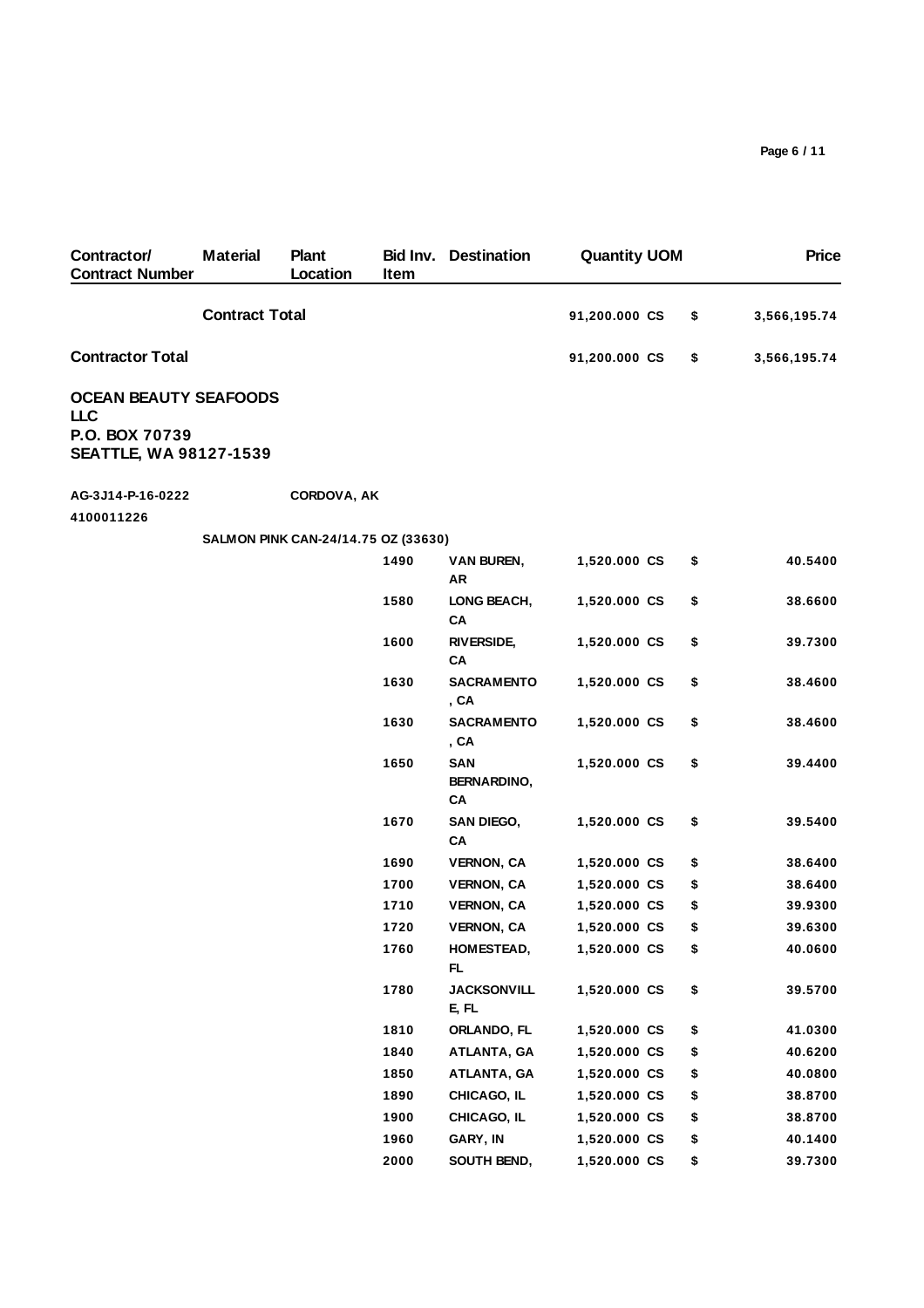| Contractor/<br><b>Contract Number</b> | <b>Material</b> | <b>Plant</b><br>Location | Item | <b>Bid Inv.</b> Destination      | <b>Quantity UOM</b> |     | <b>Price</b> |
|---------------------------------------|-----------------|--------------------------|------|----------------------------------|---------------------|-----|--------------|
|                                       |                 |                          |      | IN                               |                     |     |              |
|                                       |                 |                          | 2020 | CONCORDIA,<br>KS                 | 1,520.000 CS        | \$  | 39.6700      |
|                                       |                 |                          | 2060 | <b>AUGUSTA, ME</b>               | 1,520.000 CS        | \$  | 39.9800      |
|                                       |                 |                          | 2080 | ELMIRA, MI                       | 1,520.000 CS        | \$  | 40.4500      |
|                                       |                 |                          | 2100 | <b>BRIDGETON,</b><br>MО          | 1,520.000 CS        | \$  | 40.2500      |
|                                       |                 |                          | 2150 | CREEDMOOR,<br><b>NC</b>          | 1,520.000 CS        | \$  | 39.6400      |
|                                       |                 |                          | 2160 | CREEDMOOR,<br><b>NC</b>          | 1,520.000 CS        | \$  | 39.6400      |
|                                       |                 |                          | 2170 | CREEDMOOR,<br><b>NC</b>          | 1,520.000 CS        | \$  | 40.5700      |
|                                       |                 |                          | 2190 | SALISBURY,<br>NC                 | 1,520.000 CS        | \$  | 39.3900      |
|                                       |                 |                          | 2200 | SALISBURY,<br><b>NC</b>          | 1,520.000 CS        | \$  | 40.3200      |
|                                       |                 |                          | 2230 | ALBUQUERQU<br>E, NM              | 1,520.000 CS        | \$  | 38.8400      |
|                                       |                 |                          | 2270 | LATHAM, NY                       | 1,520.000 CS        | \$  | 39.7400      |
|                                       |                 |                          | 2310 | <b>GROVE CITY,</b><br>OH         | 1,520.000 CS        | \$  | 39.2700      |
|                                       |                 |                          | 2360 | <b>O-JACK</b>                    | 1,520.000 CS        | \$  | 40.0300      |
|                                       |                 |                          | 2390 | <b>O-JACK</b>                    | 1,520.000 CS        | \$  | 40.0300      |
|                                       |                 |                          | 2410 | <b>CRANSTON,</b><br><b>RI</b>    | 1,520.000 CS        | \$  | 41.0200      |
|                                       |                 |                          | 2610 | <b>CHATTANOO</b><br>GA, TN       | 778.000 CS          | \$  | 41.4900      |
|                                       |                 |                          | 2620 | <b>DUNLAP, TN</b>                | 307.000 CS          | \$  | 41.4900      |
|                                       |                 |                          | 2630 | <b>JOHNSON</b><br>CITY, TN       | 435.000 CS          | \$  | 41.4900      |
|                                       |                 |                          | 2650 | LAS VEGAS,<br>ΝV                 | 1,020.000 CS        | \$. | 40.1400      |
|                                       |                 |                          | 2660 | <b>RENO, NV</b>                  | 500.000 CS          | \$  | 40.1400      |
|                                       |                 |                          | 2680 | <b>BLOOMINGTO</b><br>N, IN       | 608.000 CS          | \$  | 41.3600      |
|                                       |                 |                          | 2690 | <b>TERRE</b><br><b>HAUTE, IN</b> | 608.000 CS          | \$  | 41.3600      |
|                                       |                 |                          | 2700 | CINCINNATI,<br>OH                | 304.000 CS          | \$  | 41.3600      |
|                                       |                 |                          | 2750 | <b>MILTON, FL</b>                | 760.000 CS          | \$  | 41.7600      |
|                                       |                 |                          | 2760 | <b>TALLAHASSE</b><br>E, FL       | 760.000 CS          | \$  | 41.7600      |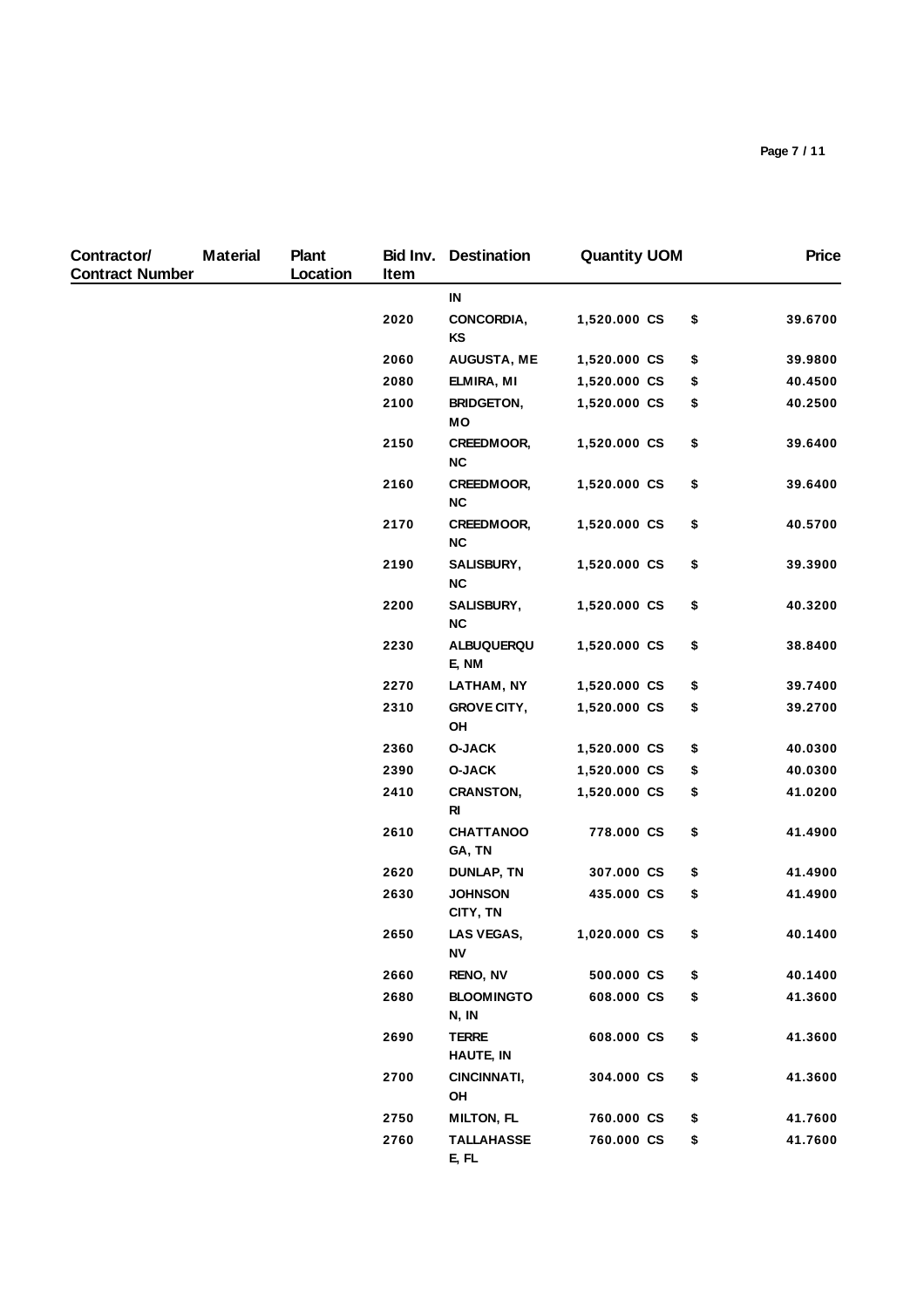| Contractor/<br><b>Contract Number</b> | <b>Material</b> | <b>Plant</b><br>Location | Item | <b>Bid Inv. Destination</b>            | <b>Quantity UOM</b> |    | <b>Price</b> |
|---------------------------------------|-----------------|--------------------------|------|----------------------------------------|---------------------|----|--------------|
|                                       |                 |                          | 2780 | BOISE, ID                              | 506.000 CS          | \$ | 39.7200      |
|                                       |                 |                          | 2790 | <b>CALDWELL, ID</b>                    | 508.000 CS          | \$ | 39.7200      |
|                                       |                 |                          | 2800 | <b>COEUR</b><br>D'ALENE, ID            | 506.000 CS          | \$ | 39.7200      |
|                                       |                 |                          | 3050 | <b>CROOKSTON,</b><br>ΜN                | 518.000 CS          | \$ | 41.0700      |
|                                       |                 |                          | 3060 | NEW HOPE,<br>MN                        | 1,002.000 CS        | \$ | 41.0700      |
|                                       |                 |                          | 3080 | EL CENTRO,<br>CA                       | 380.000 CS          | \$ | 40.0800      |
|                                       |                 |                          | 3090 | <b>SAN DIEGO,</b><br>CA                | 1,140.000 CS        | \$ | 40.0800      |
|                                       |                 |                          | 3350 | <b>RIVERSIDE,</b><br>CA                | 760.000 CS          | \$ | 40.8800      |
|                                       |                 |                          | 3360 | <b>SAN</b><br><b>BERNARDINO,</b><br>CA | 760.000 CS          | \$ | 40.8800      |
|                                       |                 |                          | 3570 | TOLEDO, OH                             | 760.000 CS          | \$ | 41.1000      |
|                                       |                 |                          | 3580 | YOUNGSTOW<br>N, OH                     | 760.000 CS          | \$ | 41.1000      |
|                                       |                 |                          | 3670 | <b>GARDEN</b><br><b>GROVE, CA</b>      | 1,064.000 CS        | \$ | 39.8100      |
|                                       |                 |                          | 3680 | LONG BEACH,<br>CA                      | 456.000 CS          | \$ | 39.8100      |
|                                       |                 |                          | 3760 | <b>GRAND</b><br><b>RAPIDS, MN</b>      | 342.000 CS          | \$ | 40.7000      |
|                                       |                 |                          | 3770 | MAPLEWOOD,<br>MN                       | 1,178.000 CS        | \$ | 40.7000      |
|                                       |                 |                          | 3860 | COVINGTON,<br>ΤN                       | 348.000 CS          | \$ | 41.3600      |
|                                       |                 |                          | 3870 | DYERSBURG,<br><b>TN</b>                | 720.000 CS          | \$ | 41.3600      |
|                                       |                 |                          | 3880 | <b>FAYETTEVILLE</b><br>, TN            | 452.000 CS          | \$ | 41.3600      |
|                                       |                 |                          | 3900 | <b>BRIDGETON,</b><br>MO                | 380.000 CS          | \$ | 40.9300      |
|                                       |                 |                          | 3910 | SPRINGFIELD,<br>МO                     | 1,140.000 CS        | \$ | 40.9300      |
|                                       |                 |                          | 3930 | OXNARD, CA                             | 912.000 CS          | \$ | 39.2200      |
|                                       |                 |                          | 3940 | <b>SANTA</b><br>MARIA, CA              | 608.000 CS          | \$ | 39.2200      |
|                                       |                 |                          | 3990 | <b>COMSTOCK</b><br>PARK, MI            | 590.000 CS          | \$ | 42.1000      |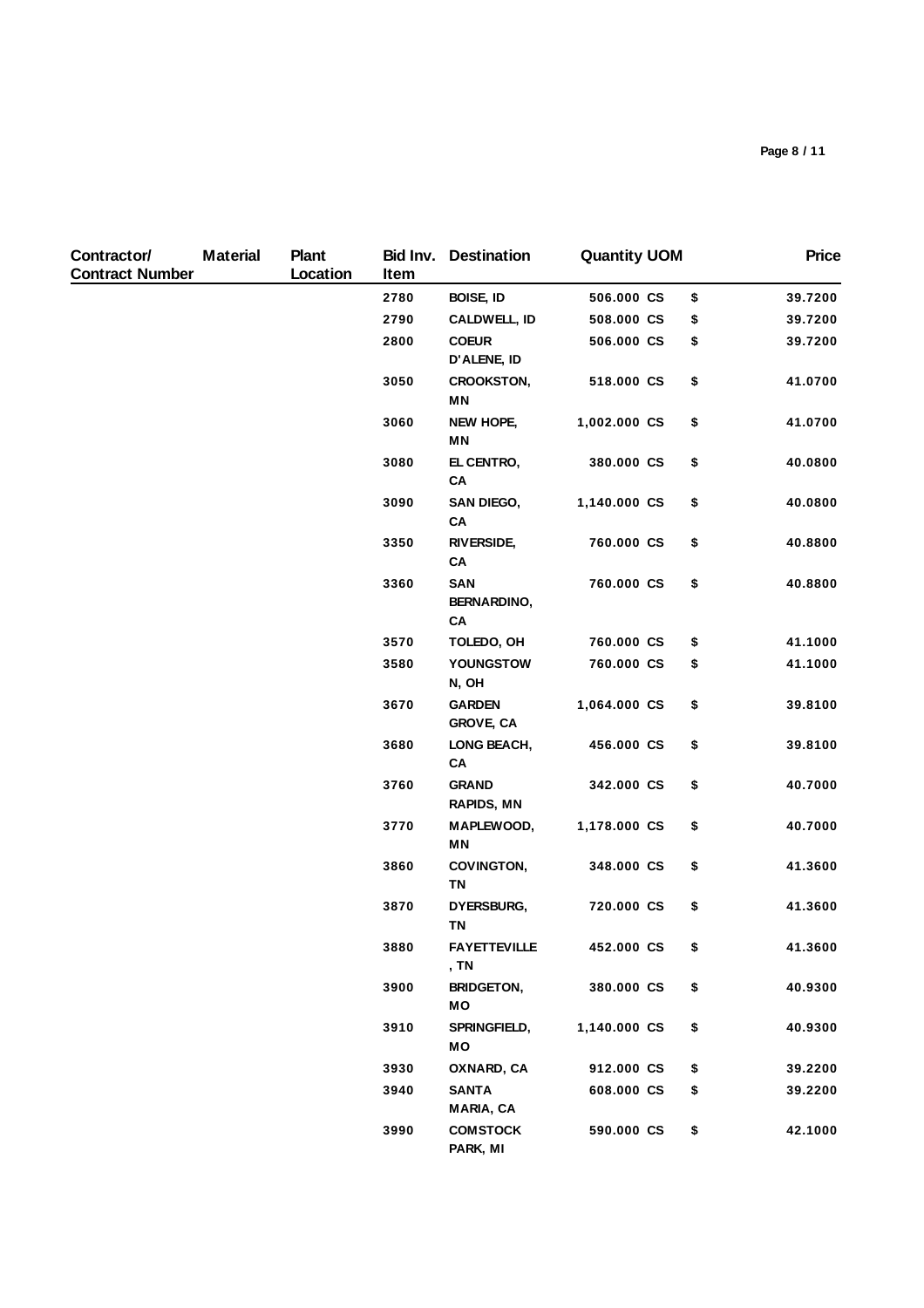| Contractor/<br><b>Contract Number</b> | <b>Material</b> | <b>Plant</b><br>Location              | Item | <b>Bid Inv.</b> Destination      | <b>Quantity UOM</b> |    | <b>Price</b> |
|---------------------------------------|-----------------|---------------------------------------|------|----------------------------------|---------------------|----|--------------|
|                                       |                 |                                       | 4000 | FLINT, MI                        | 500.000 CS          | \$ | 42.1000      |
|                                       |                 |                                       | 4010 | <b>WESTLAND,</b><br>MI           | 430.000 CS          | \$ | 42.1000      |
|                                       |                 |                                       | 4070 | DULUTH, MN                       | 422.000 CS          | \$ | 41.3800      |
|                                       |                 |                                       | 4080 | MAPLEWOOD,<br>ΜN                 | 1,098.000 CS        | \$ | 41.3800      |
|                                       |                 |                                       | 4130 | <b>EAU CLAIRE,</b><br>WI         | 379.000 CS          | \$ | 40.6000      |
|                                       |                 |                                       | 4140 | <b>MADISON, WI</b>               | 874.000 CS          | \$ | 40.6000      |
|                                       |                 |                                       | 4150 | <b>MILWAUKEE,</b><br>WI          | 267.000 CS          | \$ | 40.6000      |
|                                       |                 |                                       | 4170 | EAU CLAIRE,<br>WI                | 760.000 CS          | \$ | 41.2600      |
|                                       |                 |                                       | 4180 | <b>MADISON, WI</b>               | 760.000 CS          | \$ | 41.2600      |
|                                       |                 |                                       | 4230 | FARGO, ND                        | 760.000 CS          | \$ | 39.5500      |
|                                       |                 |                                       | 4240 | <b>SIOUX FALLS,</b><br><b>SD</b> | 760.000 CS          | \$ | 39.5500      |
|                                       |                 | Subtotal                              |      |                                  | 82,080.000 CS       |    |              |
|                                       |                 | K SALMON PINK CAN-24/14.75 OZ (33630) |      |                                  |                     |    |              |
|                                       |                 |                                       | 60   | PHOENIX, AZ                      | 1,520.000 CS        | \$ | 39.4800      |
|                                       |                 |                                       | 80   | TUCSON, AZ                       | 1,520.000 CS        | \$ | 39.5400      |
|                                       |                 |                                       | 100  | SAN JOSE, CA                     | 1,520.000 CS        | \$ | 38.7100      |
|                                       |                 |                                       | 120  | <b>BLOOMFIELD,</b><br><b>CT</b>  | 1,520.000 CS        | \$ | 41.0200      |
|                                       |                 |                                       | 140  | <b>WALLINGFOR</b><br>D, CT       | 1,520.000 CS        | \$ | 41.0500      |
|                                       |                 |                                       | 160  | <b>PEMBROKE</b><br>PARK, FL      | 1,520.000 CS        | \$ | 40.0300      |
|                                       |                 |                                       | 170  | <b>PEM BROKE</b><br>PARK, FL     | 1,520.000 CS        | \$ | 40.2700      |
|                                       |                 |                                       | 210  | OMAHA, NE                        | 1,520.000 CS        | \$ | 39.0700      |
|                                       |                 |                                       | 230  | <b>VINELAND, NJ</b>              | 1,520.000 CS        | \$ | 39.6700      |
|                                       |                 |                                       | 240  | <b>VINELAND, NJ</b>              | 1,520.000 CS        | \$ | 40.3700      |
|                                       |                 |                                       | 240  | <b>VINELAND, NJ</b>              | 1,520.000 CS        | \$ | 40.3700      |
|                                       |                 |                                       | 250  | VINELAND, NJ                     | 1,520.000 CS        | \$ | 40.3700      |
|                                       |                 |                                       | 250  | <b>VINELAND, NJ</b>              | 1,520.000 CS        | \$ | 40.3700      |
|                                       |                 |                                       | 270  | BRONX, NY                        | 1,520.000 CS        | \$ | 39.5900      |
|                                       |                 |                                       | 280  | <b>BRONX, NY</b>                 | 1,520.000 CS        | \$ | 39.5900      |
|                                       |                 |                                       | 290  | <b>BRONX, NY</b>                 | 1,520.000 CS        | \$ | 40.8300      |
|                                       |                 |                                       | 290  | <b>BRONX, NY</b>                 | 1,520.000 CS        | \$ | 40.8300      |
|                                       |                 |                                       | 300  | <b>BRONX, NY</b>                 | 1,520.000 CS        | \$ | 40.8300      |
|                                       |                 |                                       | 320  | DELMONT, PA                      | 1,520.000 CS        | \$ | 39.5500      |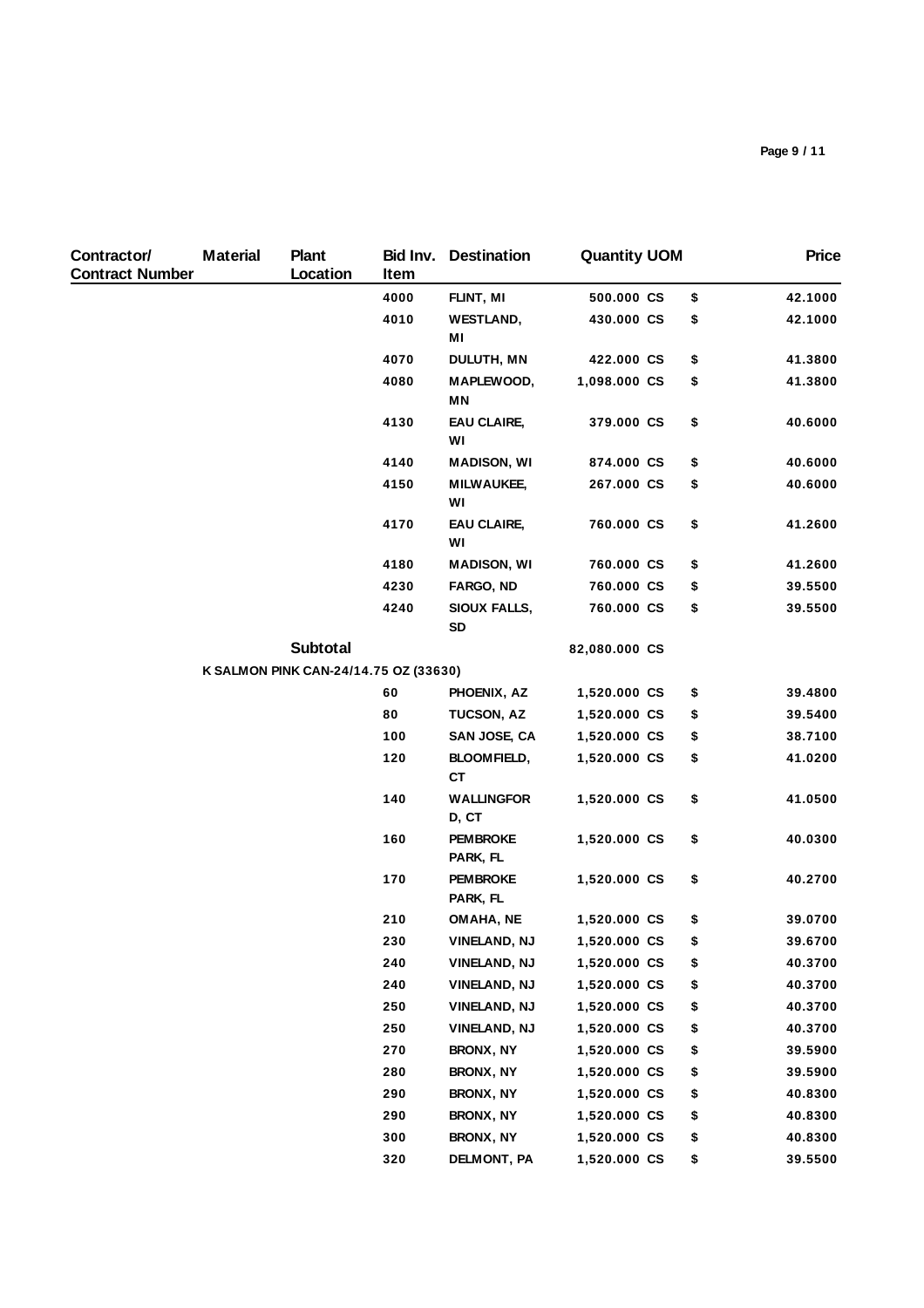| Contractor/<br><b>Contract Number</b> | <b>Material</b> | <b>Plant</b><br>Location | Bid Inv.<br>Item | <b>Destination</b>                   | <b>Quantity UOM</b> | <b>Price</b>  |
|---------------------------------------|-----------------|--------------------------|------------------|--------------------------------------|---------------------|---------------|
|                                       |                 |                          | 400              | PHILADELPHIA<br>, PA                 | 1,520.000 CS        | \$<br>39.6200 |
|                                       |                 |                          | 440              | DALLAS, TX                           | 1,520.000 CS        | \$<br>39.4300 |
|                                       |                 |                          | 450              | DALLAS, TX                           | 1,520.000 CS        | \$<br>40.9400 |
|                                       |                 |                          | 500              | <b>HOUSTON, TX</b>                   | 1,520.000 CS        | \$<br>39.2500 |
|                                       |                 |                          | 510              | <b>HOUSTON, TX</b>                   | 1,520.000 CS        | \$<br>40.0700 |
|                                       |                 |                          | 530              | PHARR, TX                            | 1,520.000 CS        | \$<br>40.2400 |
|                                       |                 |                          | 550              | <b>SAN</b><br><b>ANTONIO, TX</b>     | 1,520.000 CS        | \$<br>40.6400 |
|                                       |                 |                          | 570              | <b>SALT LAKE</b><br>CITY, UT         | 1,520.000 CS        | \$<br>38.8600 |
|                                       |                 |                          | 590              | <b>MILWAUKEE,</b><br>WI              | 1,520.000 CS        | \$<br>38.9800 |
|                                       |                 |                          | 640              | <b>CLEARWATER</b><br>, FL            | 380.000 CS          | \$<br>41.8600 |
|                                       |                 |                          | 650              | TAMPA, FL                            | 1,140.000 CS        | \$<br>41.8600 |
|                                       |                 |                          | 700              | <b>HOUSTON, TX</b>                   | 1,140.000 CS        | \$<br>40.8900 |
|                                       |                 |                          | 710              | PHARR, TX                            | 380.000 CS          | \$<br>40.8900 |
|                                       |                 |                          | 940              | DALLAS, TX                           | 760.000 CS          | \$<br>41.7200 |
|                                       |                 |                          | 950              | <b>SAN</b><br><b>ANTONIO, TX</b>     | 380.000 CS          | \$<br>41.7200 |
|                                       |                 |                          | 960              | <b>VICTORIA, TX</b>                  | 380.000 CS          | \$<br>41.7200 |
|                                       |                 |                          | 1070             | <b>COLORADO</b><br><b>SPRING, CO</b> | 1,140.000 CS        | \$<br>41.0200 |
|                                       |                 |                          | 1080             | GREELEY, CO                          | 380.000 CS          | \$<br>41.0200 |
|                                       |                 |                          | 1270             | <b>BEAUMONT,</b><br>ΤХ               | 380.000 CS          | \$<br>40.7000 |
|                                       |                 |                          | 1280             | TYLER, TX                            | 1,140.000 CS        | \$<br>40.7000 |
|                                       |                 |                          | 1330             | <b>BOSTON, MA</b>                    | 760.000 CS          | \$<br>41.4900 |
|                                       |                 |                          | 1340             | <b>HATFIELD, MA</b>                  | 380.000 CS          | \$<br>41.4900 |
|                                       |                 |                          | 1350             | <b>SHREWSBURY</b><br>, MA            | 380.000 CS          | \$<br>41.4900 |
|                                       |                 |                          | 1400             | <b>OKLAHOMA</b><br>CITY, OK          | 912.000 CS          | \$<br>41.7000 |
|                                       |                 |                          | 1410             | TULSA, OK                            | 608.000 CS          | \$<br>41.7000 |
|                                       |                 |                          | 1430             | AMARILLO,<br>TX                      | 380.000 CS          | \$<br>42.0300 |
|                                       |                 |                          | 1440             | <b>AUSTIN, TX</b>                    | 380.000 CS          | \$<br>42.0300 |
|                                       |                 |                          | 1450             | FORT WORTH,<br>TX                    | 760.000 CS          | \$<br>42.0300 |
|                                       |                 | <b>Subtotal</b>          |                  |                                      | 54,720.000 CS       |               |